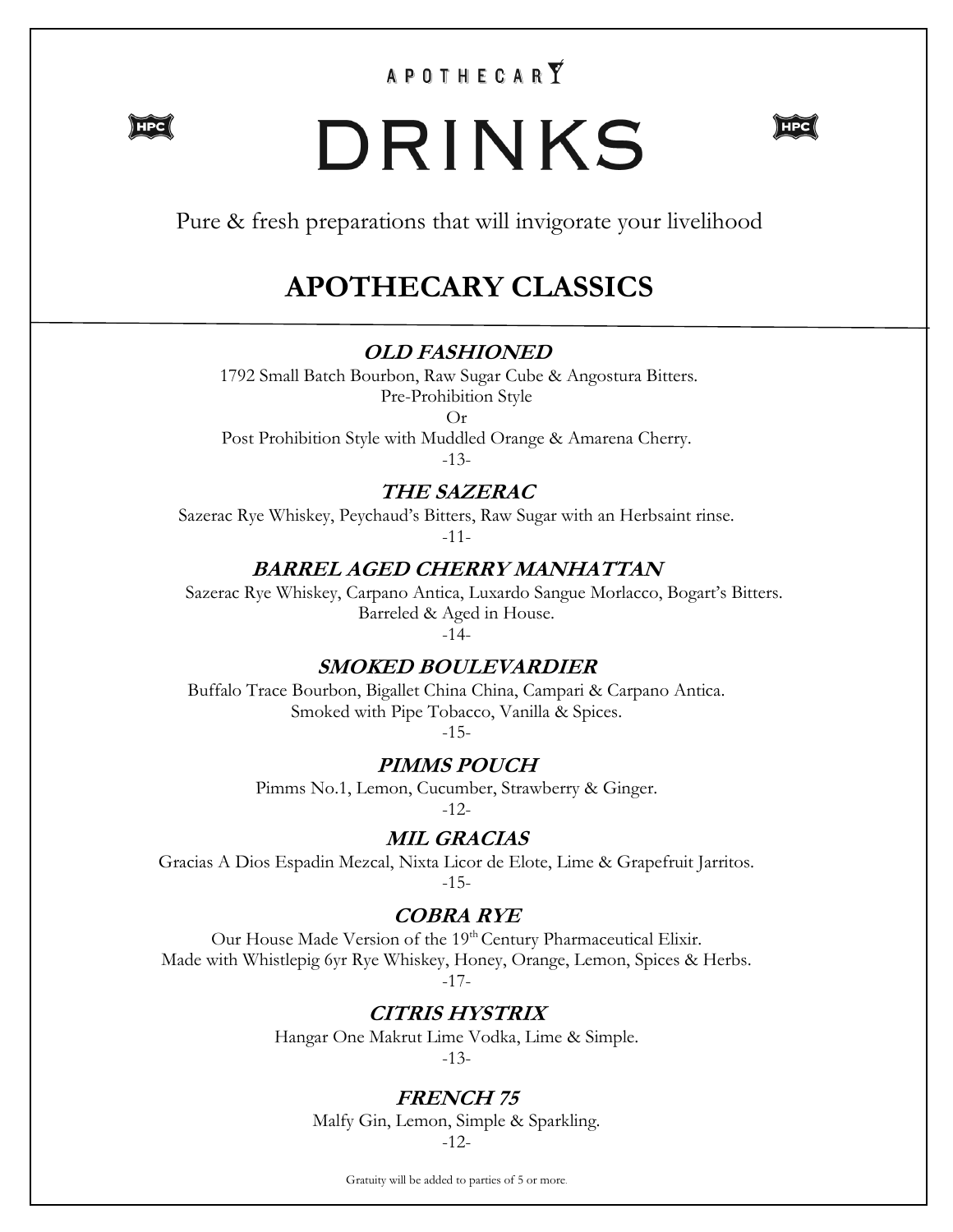### **APOTHECARY**

 $\rangle$  HPC  $\langle$ 

# DRINKS



Loosens joints & gives a feeling of freshness & vigor to the whole system

# **SEASONAL COCKTAILS**

### **PRICKLY PEAR MARGARITA**

Monte Alban Silver Tequila, Agave Nectar, Triple Sec, Lime Juice & Prickly Pear Puree. -12-

### **METAMORPHOSIS**

House Infused Pea Flower Gin, Spiced White Tea Syrup, Soda & Magic. -12-

### **EMERALD CITY**

St. George Absinthe Verte, Il Tramonto Limoncello, Lime, Honey & Cucumber.

-13-

### **FREAKY TIKI**

Plantation Pineapple Rum, Giffard Banane du Bresil, Ginger Tumeric Honey, Lemon, Pineapple & Tiki Bitters. -14-

### **505 SOUR**

Caravedo Torrontel Pisco, Lemon, Egg White, Green Chile Simple & Red Chile Bitters. -13-

### **THE ALLNIGHTER**

St. George NOLA Coffee Liqueur, Shanky's Whip, Cold Brew Coffee & Cold Foam. -14-

### **STARGAZER**

Ketel One Cucumber Mint Botanical Vodka, Agave, Lime & House Made Blackberry Kombucha, -13-

### **WELLNESS SHOT**

Wheatly Vodka, Lemon & Ginger Turmeric Honey. -12-

### **MIJITO**

La Luna Cupreata Mezcal, Lime, Mint & Watermelon. -13-

### **BODHISATTVA**

Beer, Deep Eddy Lemon Vodka, Canton Ginger Liqueur, Honey, CBD & Ancient Chinese Secret Bitters. -12-

Gratuity will be added to parties of 5 or more.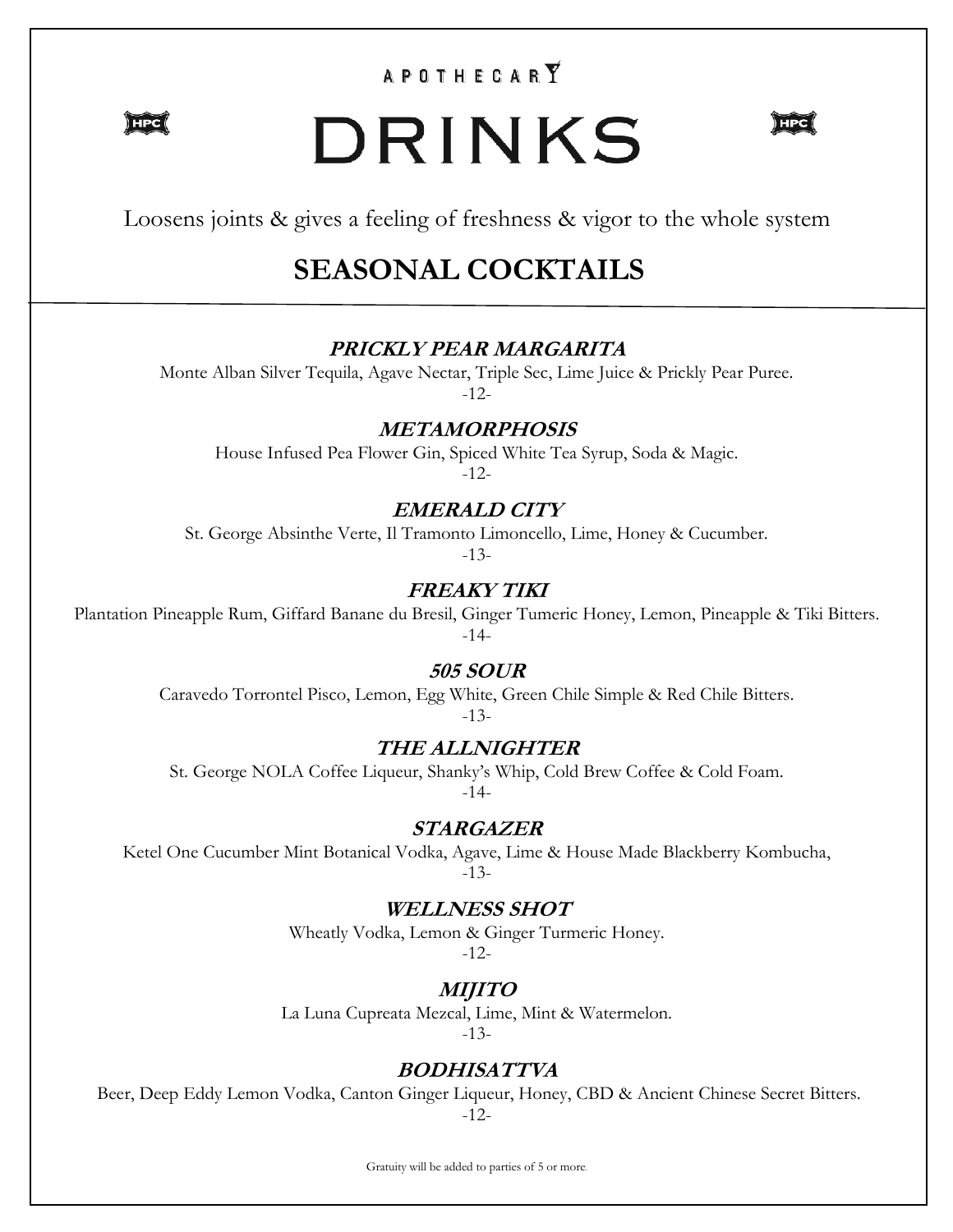## $\begin{matrix} \mathsf{A} & \mathsf{P} & \mathsf{O} & \mathsf{T} & \mathsf{H} & \mathsf{E} & \mathsf{C} & \mathsf{A} & \mathsf{R} & \widetilde{\mathbf{Y}} \end{matrix}$



# DRINKS



# **WINE**

| <b>SPARKLING WINES</b>                                            | <b>Glass</b> | <b>Bottle</b> |
|-------------------------------------------------------------------|--------------|---------------|
| Gruet Brut Rose, NM                                               | 11           | 40            |
| Stellina Prosecco, ITL                                            | 10           | 36            |
| Jacques Bardelot Champagne Brut, FR                               |              | 68            |
| <b>WHITE WINES</b>                                                |              |               |
| Talbott Kali Heart Chardonnay, Monterey, CA                       | 12           | 44            |
| Lagaria Pinot Grigio, Veneto, ITL                                 | 8            | 28            |
| Aniello Pinot Blanco, Patagonia, AR                               | 11           | 40            |
| Mohua Sauvignon Blanc, Marlborough, NZ                            | 10           | 36            |
| <b>RED WINES</b><br>Chateau St. Jean Pinot Noir, Sonoma Coast, CA | 10           | 36            |
| Aniello Malbec, Patagonia, AR                                     | 11           | 40            |
| Substance Cabernet Sauvignon, Columbia Valley, WA                 | 12           | 44            |
| Silver Oak Cabernet Sauvignon, Alexander Valley, CA               |              | 120           |
| <b>SWEET</b>                                                      |              |               |
| Electra Red Moscato, CA                                           | 11           |               |
| <u>PORT &amp; SHERRY</u>                                          |              |               |
| Warres Warrior Porto Finest Reserve, Portugal                     | 10           |               |
| Taylor Fladgate First Estate Reserve, Portugal                    | 10           |               |
| Vivac Amante Port, NM                                             | 10           |               |
| Barbadillo Pedro Ximenez Sherry, Spain                            | 10           |               |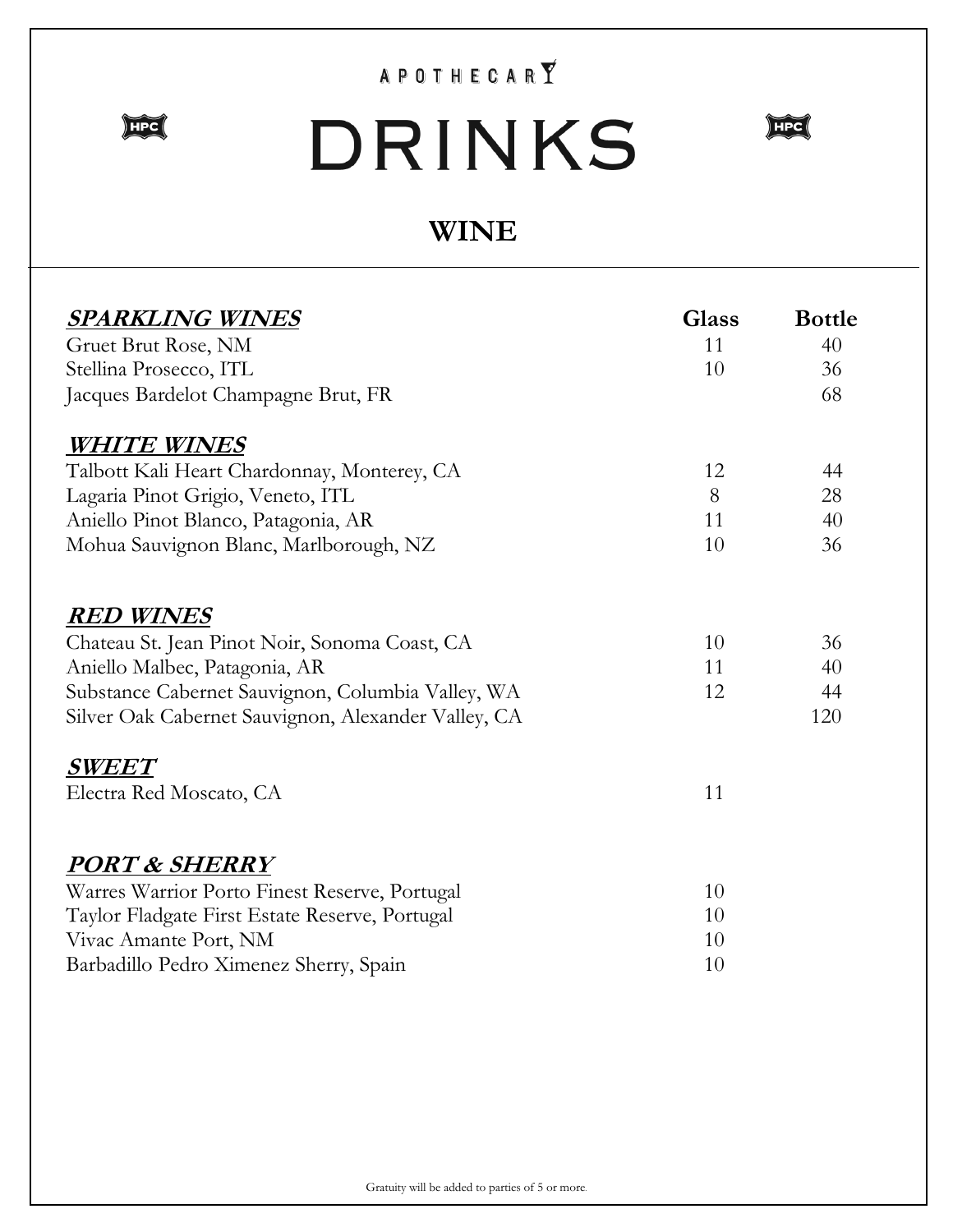### **APOTHECARY**





Pure & fresh preparations that will invigorate your livelihood

### **SEASONAL DESSERT**

Ask your server. -10-

### **SOUTHWEST CAESAR**

Romaine, Roasted Corn, Roasted Red Peppers, Parmesan, Guacamole and Creamy Caesar Dressing. -10-

**Add Chicken or Steak -6-**

### **SMALL PLATES**

### **BACON WRAPPED DATES**

Stuffed with Jalapenos and served with Whipped Goat Cheese.

 $-10-$ 

### **ELOTE GUACAMOLE**

House Made Guacamole Topped with Roasted Corn, Aioli and Queso Fresco. Served with Fresh Tortilla Chips. Small 4oz. -8- or Large 8oz. -10-

### **WARM CRAB DIP**

Lump Crab and Melted Cheeses served with toasted pita.

-15-

### **CHARCUTERIE**

Seasonal Cheeses, Meats and Accompaniments served with Toasted Baguette.

-25-

### **MEZZE BOARD**

Assortment of Mediterranean dips and spreads served with toasted Pita and Veggies.

-16-

### **COCONUT SHRIMP**

Battered, Fried and served with Pineapple Sweet Chile for Dipping.

-12-

### **GREEN CHILE ANGUS SLIDERS**

Three Angus Beef Sliders Topped with Cheddar and Green Chile. Served with House 1000 Island and Homemade Pickles. -14-

### **HONEY SRIRACHA CHICKEN SKEWERS**

Sweet, spicy and served with Ranch Dressing for dipping.

#### -14- **CHIMICHURRI STEAK SKEWERS**

Marinated and seared with extra sauce for dipping.

-14-

### **CARNE ADOVADA TACOS**

Slow Roasted Pork Tenderloin Encrusted in NM Red Chile. Topped with Cotija and Cabbage.

-14-

### **CRISPY BRUSSELS**

Topped with Balsamic, Bacon and Parmesan.

-10-

### **TWO FRITES**

Garlic Parmesan Fries and Red Chile Ranch Seasoned Sweet Potato Fries.

-8-

Gratuity will be added to parties of 5 or more.